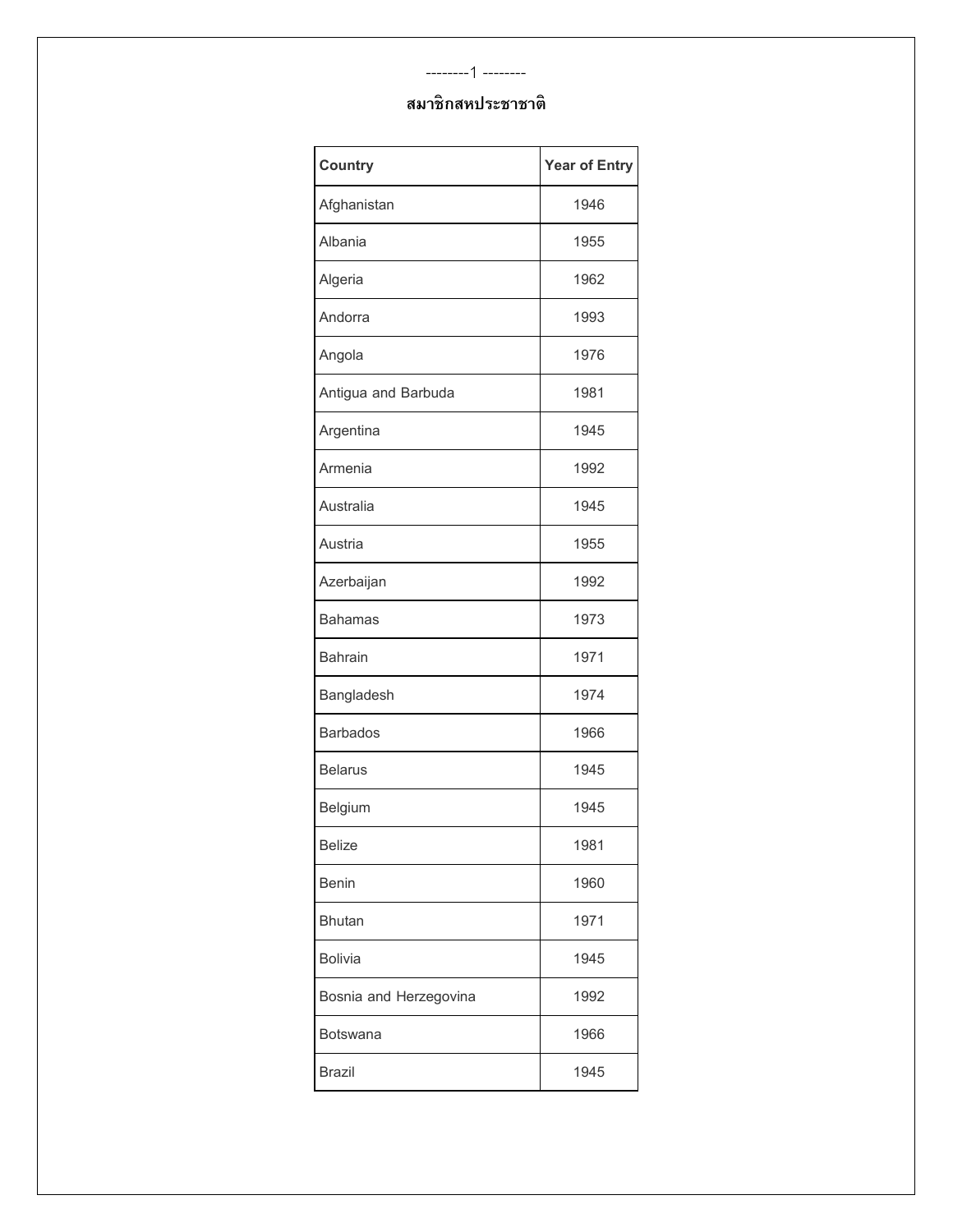## **สมาชิกสหประชาชาติ**

| Country                  | <b>Year of Entry</b> |
|--------------------------|----------------------|
| <b>Brunei</b>            | 1984                 |
| <b>Bulgaria</b>          | 1955                 |
| <b>Burkina Faso</b>      | 1960                 |
| <b>Burundi</b>           | 1962                 |
| Cambodia                 | 1955                 |
| Cameroon                 | 1960                 |
| Canada                   | 1945                 |
| Cape Verde               | 1975                 |
| Central African Republic | 1960                 |
| Chad                     | 1960                 |
| Chile                    | 1945                 |
| China                    | 1945                 |
| Colombia                 | 1945                 |
| Comoros                  | 1975                 |
| Congo (Brazzaville)      | 1960                 |
| Congo (Kinshasa)         | 1960                 |
| Costa Rica               | 1945                 |
| Côte d'Ivoire            | 1960                 |
| Croatia                  | 1992                 |
| Cuba                     | 1945                 |
| Cyprus                   | 1960                 |
| Czech Republic           | 1993                 |
| <b>Denmark</b>           | 1945                 |
| Djibouti                 | 1977                 |
| Dominica                 | 1978                 |

--------2 --------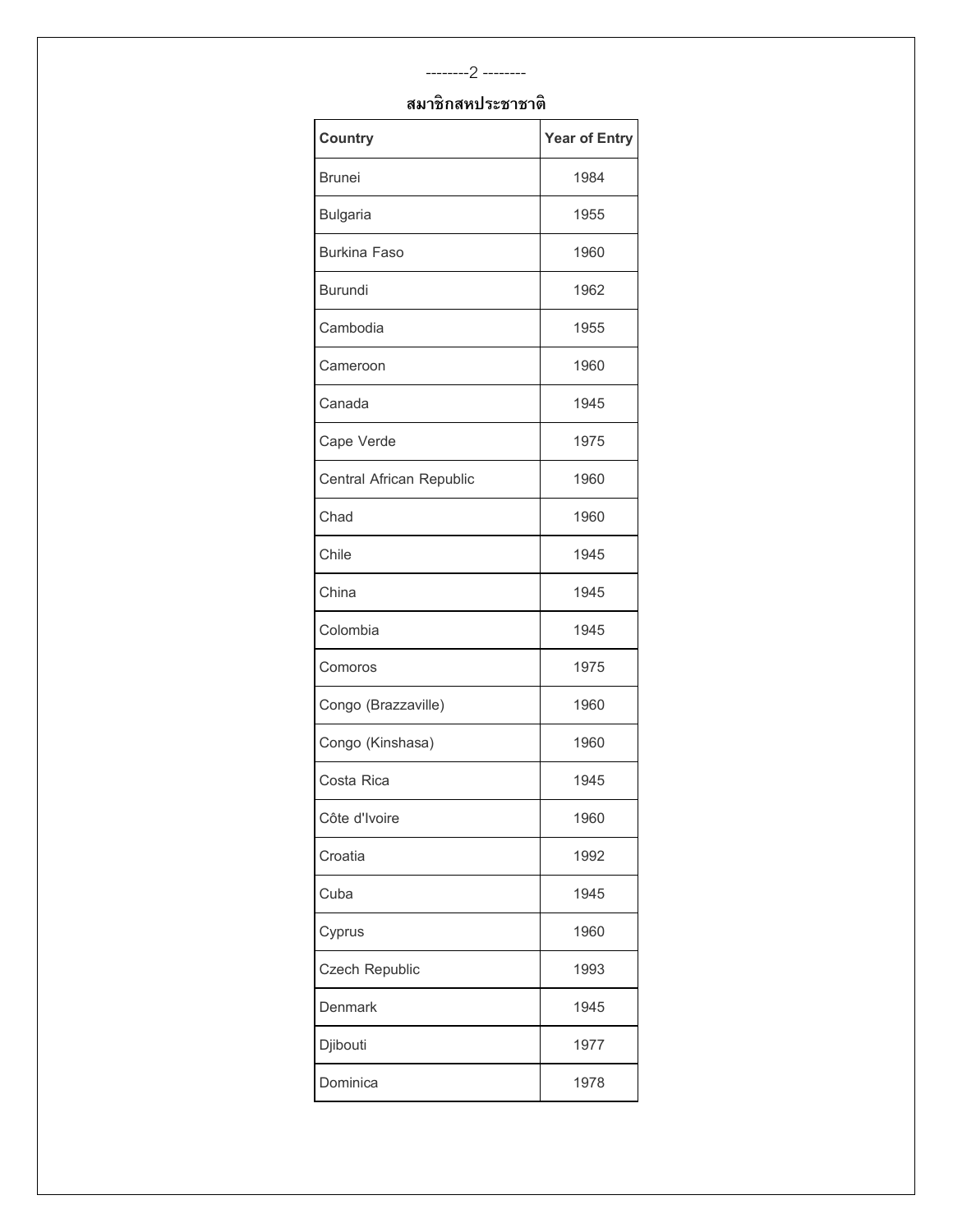# --------3 -------- **สมาชิกสหประชาชาติ**

| <b>Country</b>           | <b>Year of Entry</b> |
|--------------------------|----------------------|
| Dominican Republic       | 1945                 |
| East Timor               | 2002                 |
| Ecuador                  | 1945                 |
| Egypt                    | 1945                 |
| El Salvador              | 1945                 |
| <b>Equatorial Guinea</b> | 1968                 |
| Eritrea                  | 1993                 |
| Estonia                  | 1991                 |
| Ethiopia                 | 1945                 |
| Fiji                     | 1970                 |
| Finland                  | 1955                 |
| France                   | 1945                 |
| Gabon                    | 1960                 |
| Gambia                   | 1965                 |
| Georgia                  | 1992                 |
| Germany                  | 1973                 |
| Ghana                    | 1957                 |
| Greece                   | 1945                 |
| Grenada                  | 1974                 |
| Guatemala                | 1945                 |
| Guinea                   | 1958                 |
| Guinea-Bissau            | 1974                 |
| Guyana                   | 1966                 |
| Haiti                    | 1945                 |
| Honduras                 | 1945                 |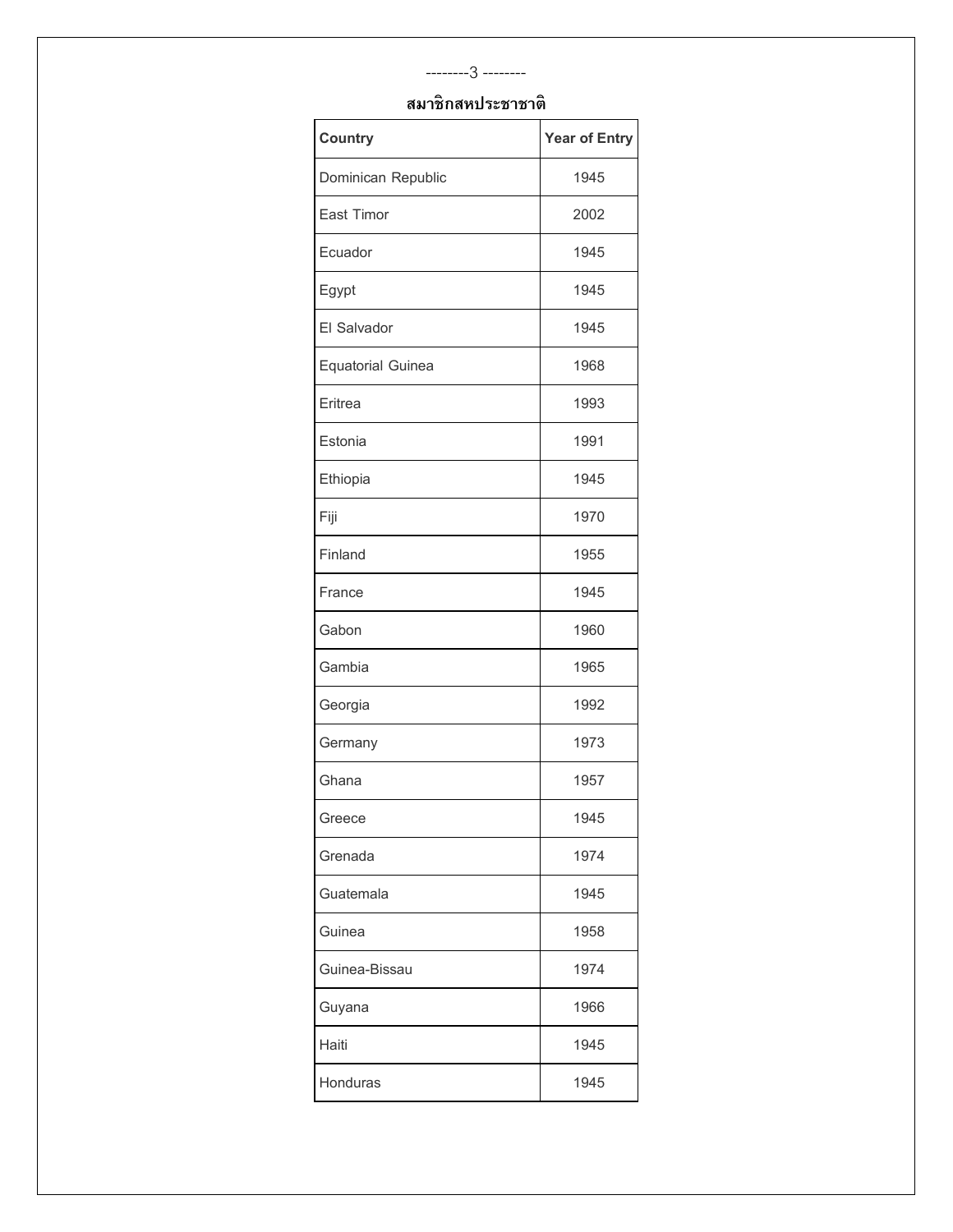#### --------4 --------

| <b>Country</b> | <b>Year of Entry</b> |
|----------------|----------------------|
| Hungary        | 1955                 |
| Iceland        | 1946                 |
| India          | 1945                 |
| Indonesia      | 1950                 |
| Iran           | 1945                 |
| Iraq           | 1945                 |
| Ireland        | 1955                 |
| Israel         | 1949                 |
| Italy          | 1955                 |
| Jamaica        | 1962                 |
| Japan          | 1956                 |
| Jordan         | 1955                 |
| Kazakhstan     | 1992                 |
| Kenya          | 1963                 |
| Kiribati       | 1999                 |
| Korea, North   | 1991                 |
| Korea, South   | 1991                 |
| Kuwait         | 1963                 |
| Kyrgyzstan     | 1992                 |
| Laos           | 1955                 |
| Latvia         | 1991                 |
| Lebanon        | 1945                 |
| Lesotho        | 1966                 |
| Liberia        | 1945                 |
| Libya          | 1955                 |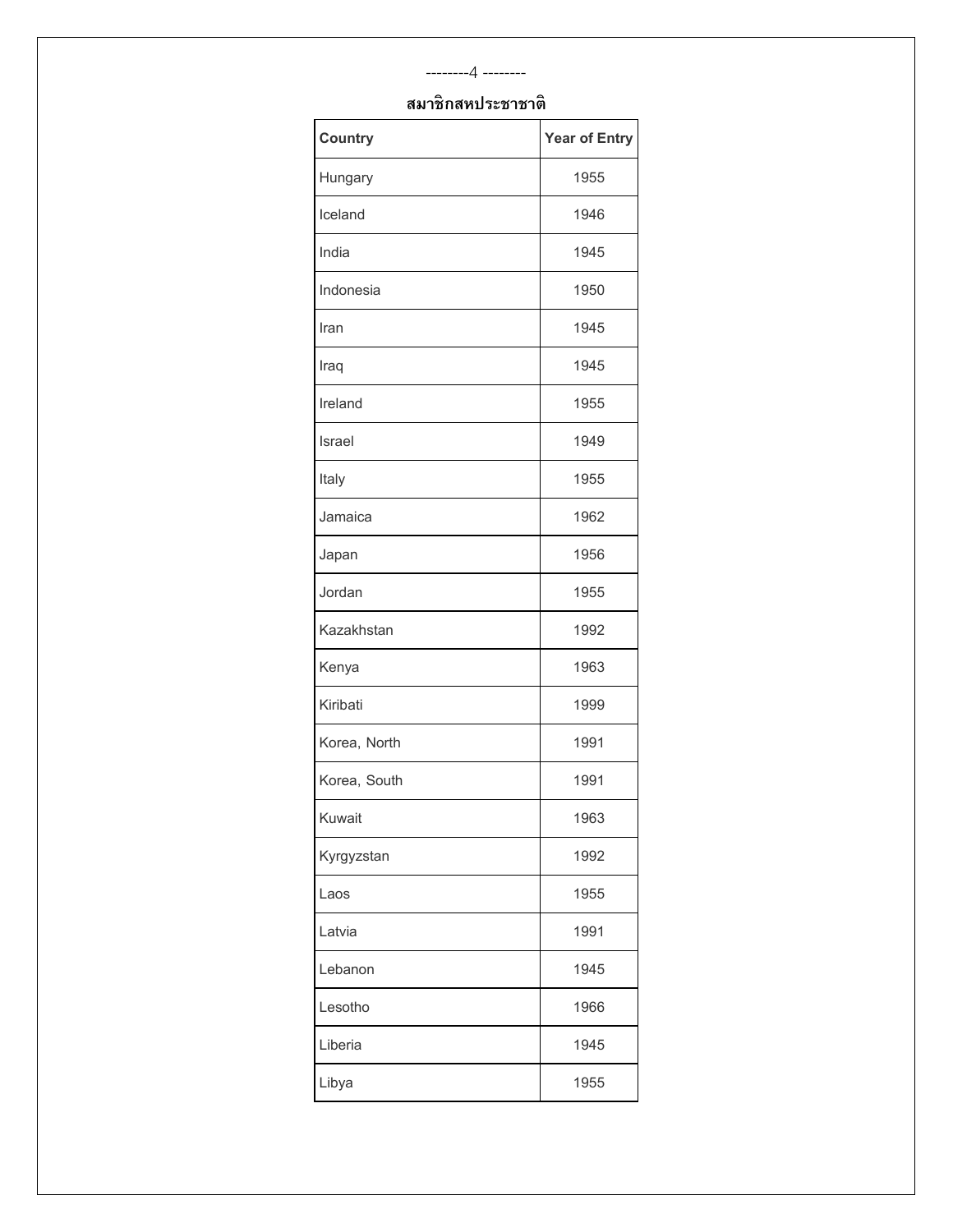# --------5 -------- **สมาชิกสหประชาชาติ**

| <b>Country</b>   | <b>Year of Entry</b> |
|------------------|----------------------|
| Liechtenstein    | 1990                 |
| Lithuania        | 1991                 |
| Luxembourg       | 1945                 |
| Macedonia        | 1993                 |
| Madagascar       | 1960                 |
| Malawi           | 1964                 |
| Malaysia         | 1957                 |
| <b>Maldives</b>  | 1965                 |
| Mali             | 1960                 |
| Malta            | 1964                 |
| Marshall Islands | 1991                 |
| Mauritania       | 1961                 |
| <b>Mauritius</b> | 1968                 |
| Mexico           | 1945                 |
| Micronesia       | 1991                 |
| Moldova          | 1992                 |
| Monaco           | 1993                 |
| Mongolia         | 1961                 |
| Montenegro       | 2006                 |
| Morocco          | 1956                 |
| Mozambique       | 1975                 |
| Myanmar          | 1948                 |
| Namibia          | 1990                 |
| Nauru            | 1999                 |
| Nepal            | 1955                 |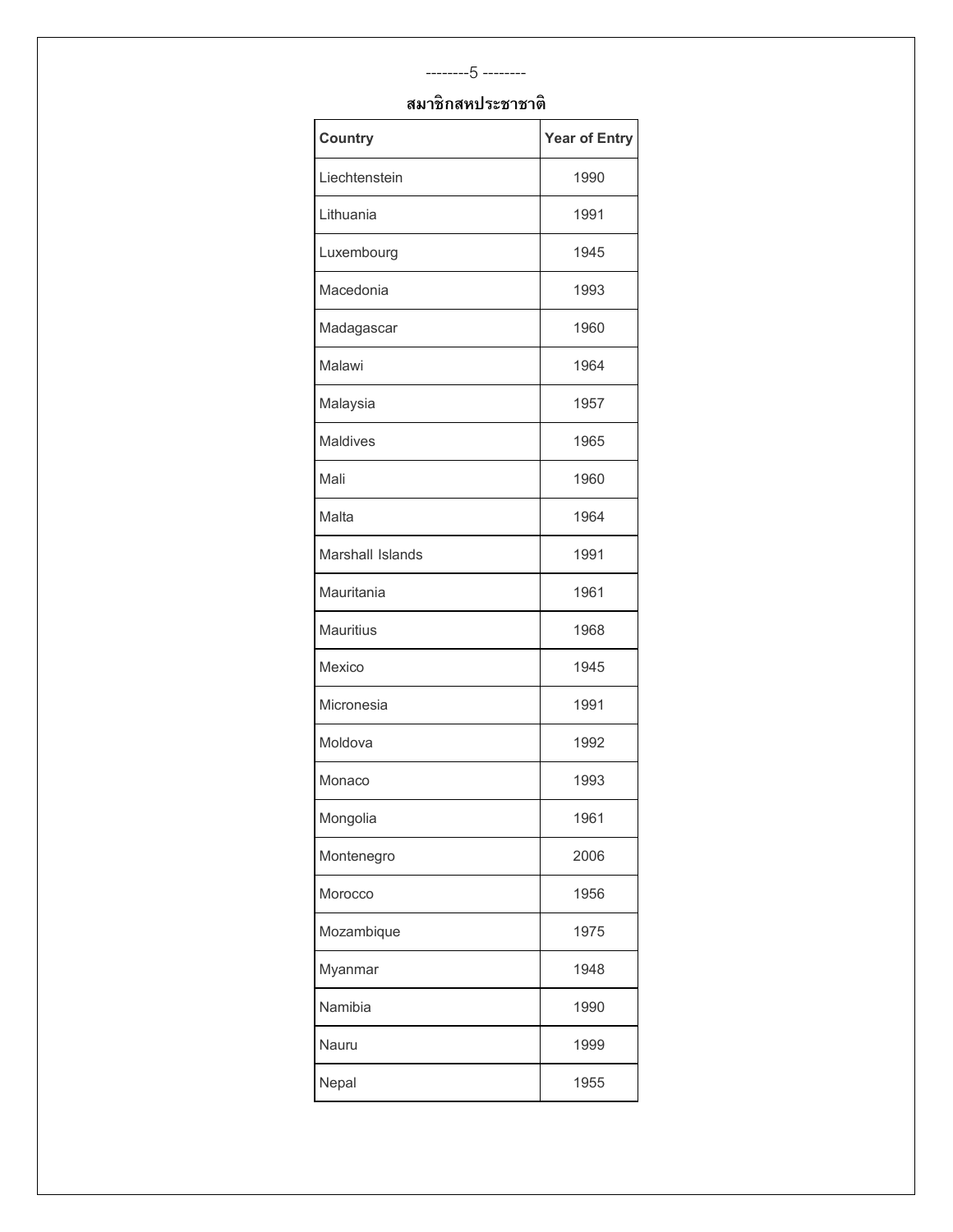### --------6 --------

| <b>Country</b>                   | <b>Year of Entry</b> |
|----------------------------------|----------------------|
| Netherlands                      | 1945                 |
| New Zealand                      | 1945                 |
| Nicaragua                        | 1945                 |
| Niger                            | 1960                 |
| Nigeria                          | 1960                 |
| Norway                           | 1945                 |
| Oman                             | 1971                 |
| Pakistan                         | 1947                 |
| Palau                            | 1994                 |
| Panama                           | 1945                 |
| Papua New Guinea                 | 1975                 |
| Paraguay                         | 1945                 |
| Peru                             | 1945                 |
| Philippines                      | 1945                 |
| Poland                           | 1945                 |
| Portugal                         | 1955                 |
| Qatar                            | 1971                 |
| Romania                          | 1955                 |
| Russia                           | 1945                 |
| Rwanda                           | 1962                 |
| Saint Kitts and Nevis            | 1983                 |
| Saint Lucia                      | 1979                 |
| Saint Vincent and the Grenadines | 1980                 |
| Samoa                            | 1976                 |
| San Marino                       | 1992                 |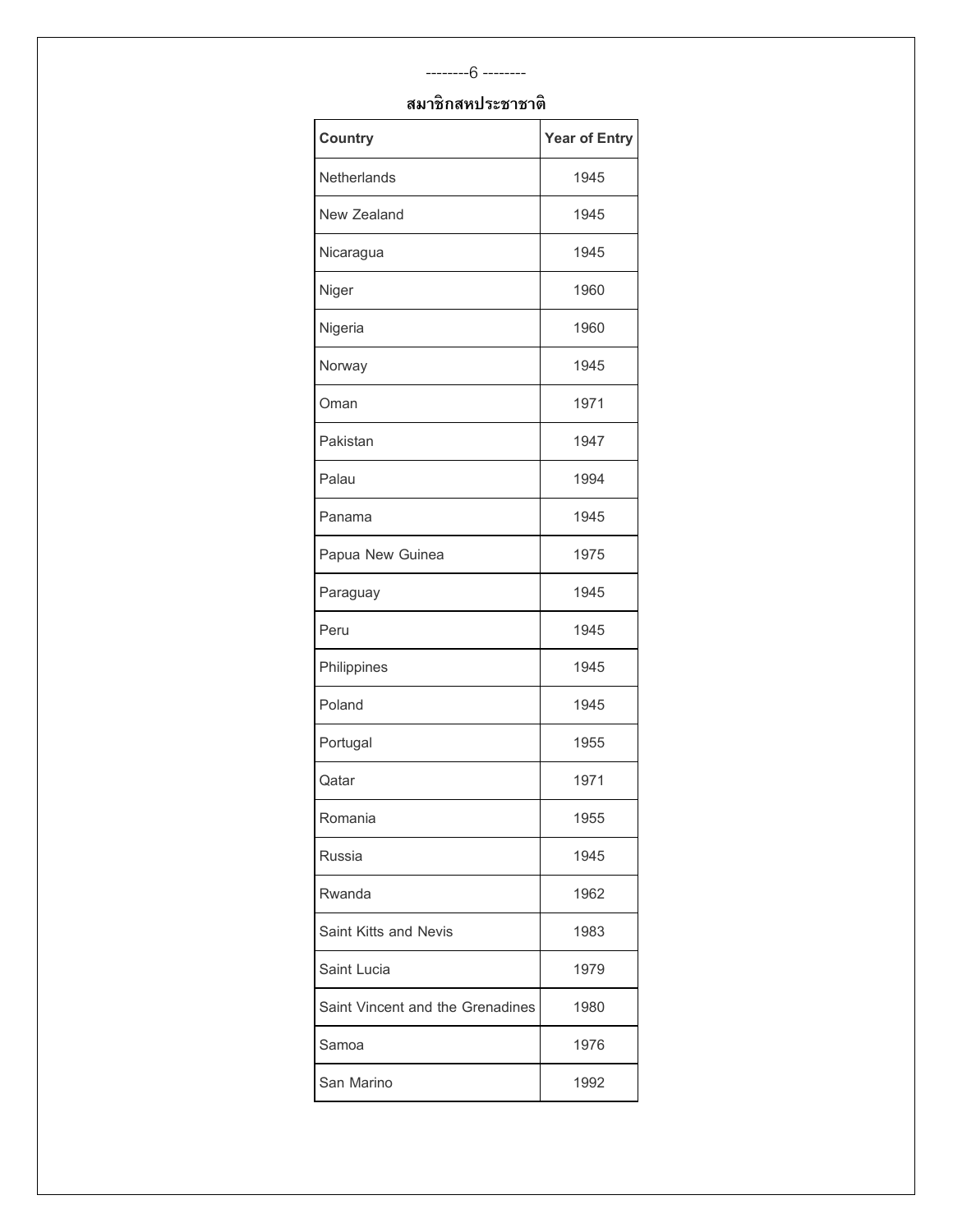## --------7 -------- **สมาชิกสหประชาชาติ**

| <b>Country</b>        | <b>Year of Entry</b> |
|-----------------------|----------------------|
| São Tomé and Principe | 1975                 |
| Saudi Arabia          | 1945                 |
| Senegal               | 1960                 |
| Serbia                | 2000                 |
| Seychelles            | 1976                 |
| Sierra Leone          | 1961                 |
| Singapore             | 1965                 |
| Slovakia              | 1993                 |
| Slovenia              | 1992                 |
| Solomon Islands       | 1978                 |
| Somalia               | 1960                 |
| South Africa          | 1945                 |
| South Sudan           | 2011                 |
| Spain                 | 1955                 |
| Sri Lanka             | 1955                 |
| Sudan                 | 1956                 |
| Suriname              | 1975                 |
| Swaziland             | 1968                 |
| Sweden                | 1946                 |
| Switzerland           | 2002                 |
| Syria                 | 1945                 |
| Tajikistan            | 1992                 |
| Tanzania              | 1961                 |
| Thailand              | 1946                 |
| Togo                  | 1960                 |